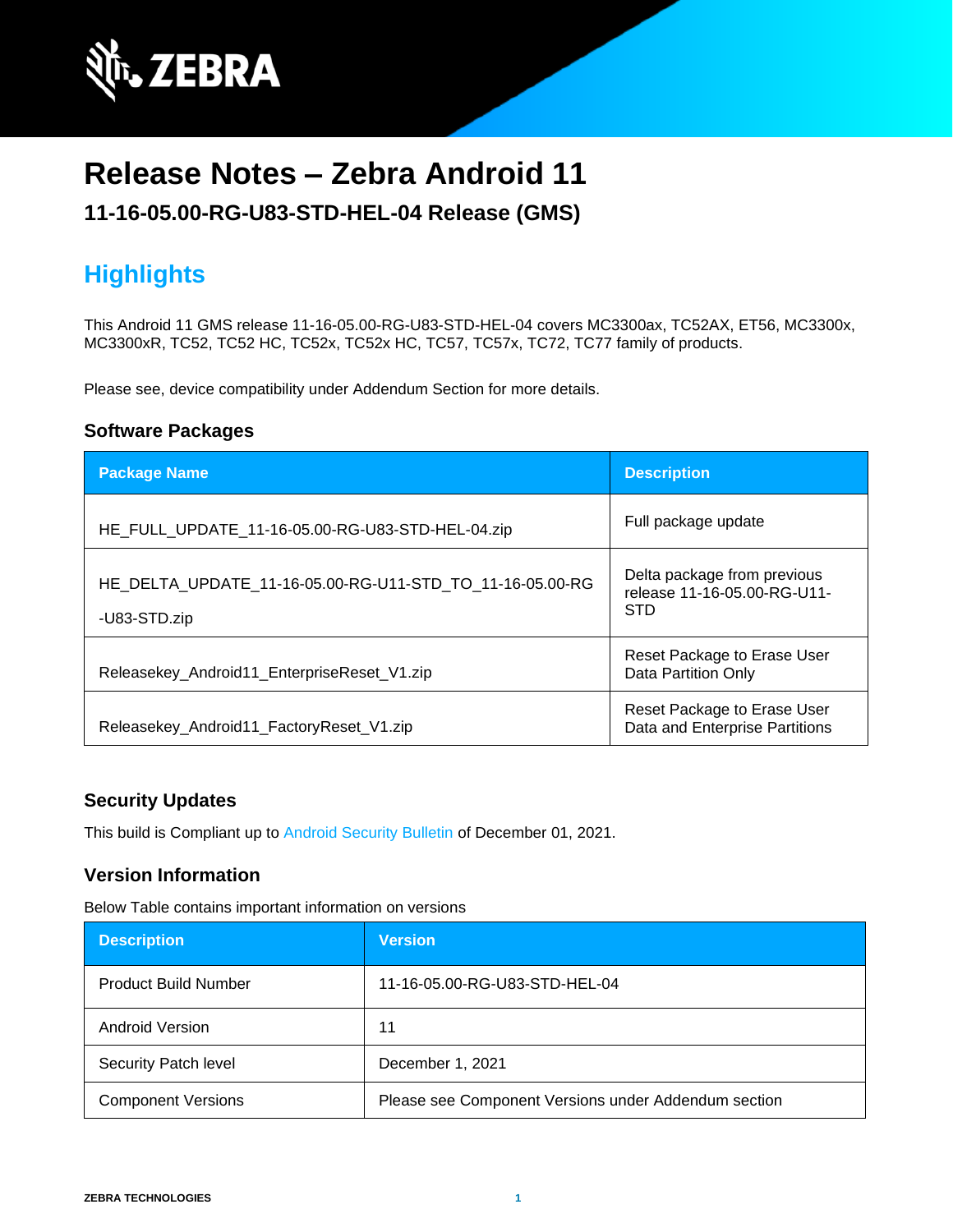

## **Device Support**

The products supported in this release are MC3300ax, TC52AX, ET56, MC3300x, MC3300xR, TC52, TC52 HC, TC52x, TC52x HC, TC57, TC57x, TC72, TC77 family of products.

Please see device compatibility details under Addendum Section.

### **New Features**

- Added support for new data capture experience (TC52, TC52HC, TC52x, TC52xHC, TC57, TC57x, TC72, TC77, MC3300x)
- Generic Scanner Support (Support for generic Zebra BT and USB Scanners)
- Mobility DNA OCR Wedge v1 Early Access (Camera Only) family of licensed configurations.
	- o Tire Identification Number (TIN)
	- o Identification Documents (ID)
	- o License Plate
	- o Meter Reading
	- o Vehicle Identification Number (VIN)
- Free-Form Image Capture (Camera/Imager)
- Barcode Highlighting (Camera/Imager)
- SE5500 GA Release

#### **Resolved Issues**

- Fixed: SPR44619 Fixed an issue of Ghost screen touches.
- Fixed: SPR44265 Fixed an issue of BT showing incorrect battery usage in bug report.
- Fixed: SPR44833 Fixed an issue of 'EthernetMgr' manual proxy config not working.
- Fixed: Zebra Pay PD20 timer issue
- Fixed: Settings ANR issues
- Fixed: RxLogger EOF issue
- Fixed: WPA3-SAE compatibility with CISCO AP
- Fixed: Voice quality and Stability enhancement

## **Usage Notes**

• None

#### **Known Constraints**

- In-order to avoid any inconsistencies in Settings UI it is recommended to wait for a few seconds after the device boots up before launching settings UI.
- On upgrading a device from A8/A9/A10 to A11, NFC manager configuration need to be re-applied.
- Starting Android 11 on SDM660, an UPL file cannot consist of both Full OTA and Delta OTA package. On A11 customer can directly install the Full OTA package of required LG image
- Ethernet UI is accessible from settings despite being disabled
- RxLogger fails to store logs in internal storage when external SDCard is formatted as internal/adaptable, or it is ejected during run time.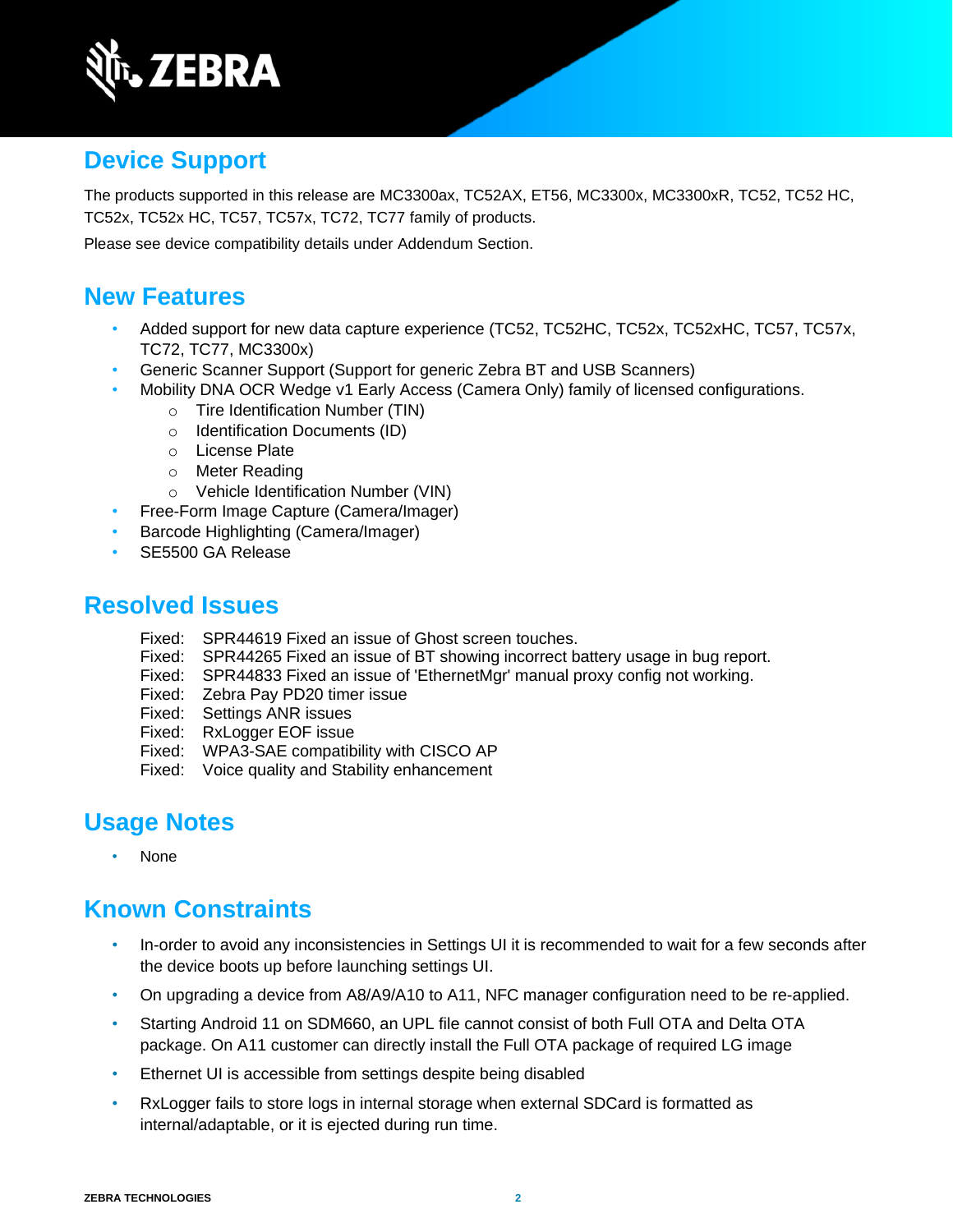

• BLE FW update will not work without enabling location service under settings.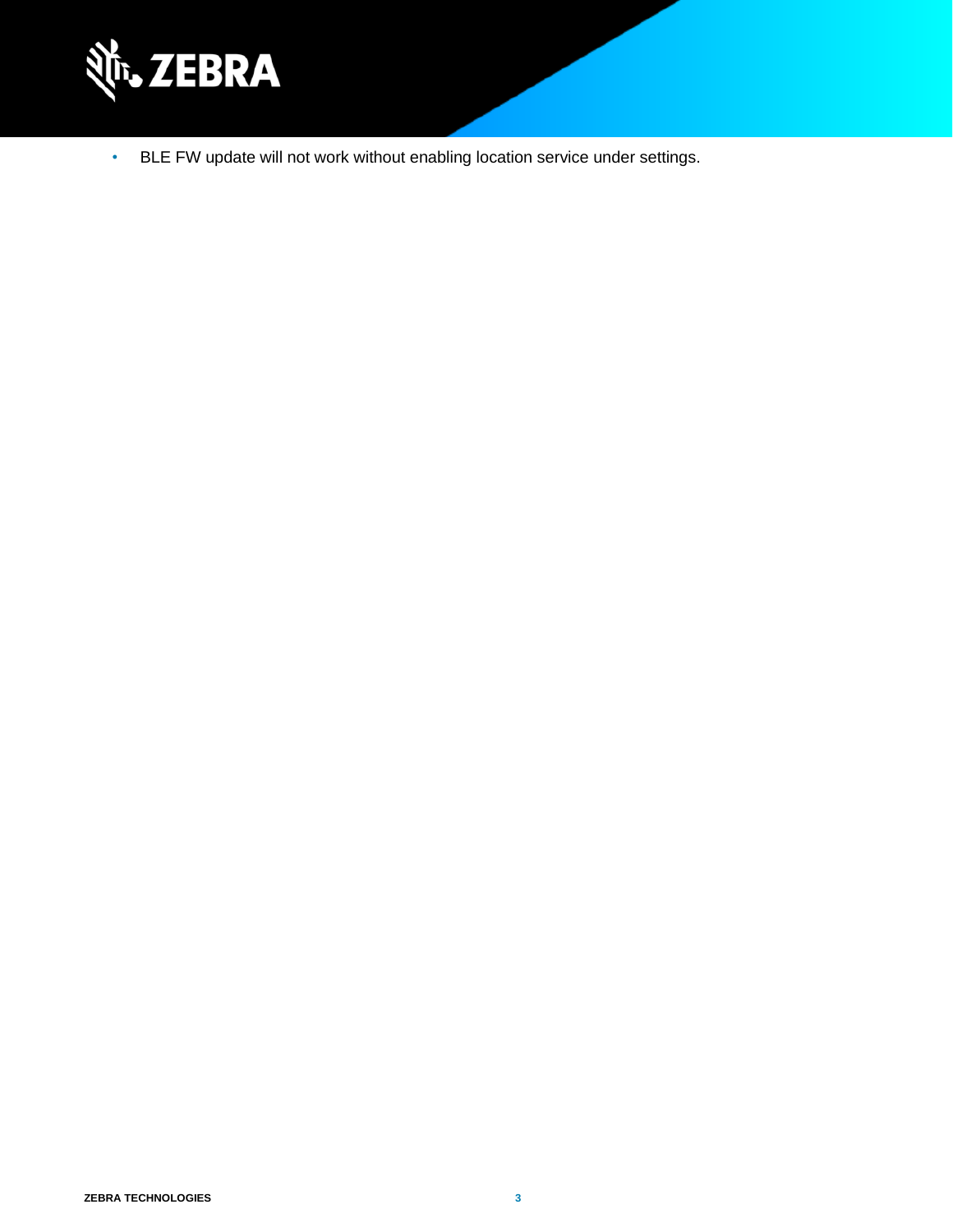

## **Important Links**

- [Installation and setup instructions](https://www.zebra.com/content/dam/zebra_new_ia/en-us/software/operating-system/helios/A11-os-update-instructions.pdf) (if the link does not work, please copy It to browser and try)
- [Zebra Techdocs](http://techdocs.zebra.com/)
- [Developer Portal](http://developer.zebra.com/)

## **Addendum**

#### **Device Compatibility**

This software release has been approved for use on the following devices.

| <b>Device</b><br><b>Family</b> | <b>Part Number</b>                                                                                                                                                                                                                                                                                                                                                                                                                                                                                                                                                                                                                                                 |                                                                                                                                                                                                                                                                                                                                                                                                                                                                                                                                                                                                                                                                                | <b>Device Specific</b><br><b>Manuals and Guides</b> |
|--------------------------------|--------------------------------------------------------------------------------------------------------------------------------------------------------------------------------------------------------------------------------------------------------------------------------------------------------------------------------------------------------------------------------------------------------------------------------------------------------------------------------------------------------------------------------------------------------------------------------------------------------------------------------------------------------------------|--------------------------------------------------------------------------------------------------------------------------------------------------------------------------------------------------------------------------------------------------------------------------------------------------------------------------------------------------------------------------------------------------------------------------------------------------------------------------------------------------------------------------------------------------------------------------------------------------------------------------------------------------------------------------------|-----------------------------------------------------|
| MC3300ax                       | MC330X-SJ2EG4NA<br>MC330X-SJ3EG4NA<br>MC330X-SJ4EG4NA<br>MC330X-SJ2EG4RW<br>MC330X-SJ3EG4RW<br>MC330X-SJ4EG4RW<br>MC330X-SA2EG4NA<br>MC330X-SA3EG4NA<br>MC330X-SA4EG4NA<br>MC330X-SA2EG4RW<br>MC330X-SA3EG4RW<br>MC330X-SA4EG4RW<br>MC330X-SA3EG4IN<br>MC330X-SA4EG4IN<br>MC330X-SJ3EG4IN<br>MC330X-SJ4EG4IN<br>MC330X-SJ2EG4RU<br>MC330X-SJ3EG4RU<br>MC330X-SA2EG4RU<br>MC330X-SA3EG4RU<br>MC330X-SA3EG4TR<br>MC330X-SA4EG4TR<br>MC330X-SE2EG4NA<br>MC330X-SE3EG4NA<br>MC330X-SE4EG4NA<br>MC330X-SE2EG4RW<br>MC330X-SE3EG4RW<br>MC330X-SE4EG4RW<br>MC330X-SG2EG4NA<br>MC330X-SG3EG4NA<br>MC330X-SG4EG4NA<br>MC330X-SG2EG4RW<br>MC330X-SG3EG4RW<br>MC330X-SG4EG4RW | MC330X-GJ2EG4NA<br>MC330X-GJ3EG4NA<br>MC330X-GJ4EG4NA<br>MC330X-GJ2EG4RW<br>MC330X-GJ3EG4RW<br>MC330X-GJ4EG4RW<br>MC330X-GJ3EG4IN<br>MC330X-GJ4EG4IN<br>MC330X-GJ2EG4RU<br>MC330X-GJ3EG4RU<br>MC330X-GJ4EG4RU<br>MC330X-GE2EG4NA<br>MC330X-GE3EG4NA<br>MC330X-GE4EG4NA<br>MC330X-GE2EG4RW<br>MC330X-GE3EG4RW<br>MC330X-GE4EG4RW<br>MC330X-GE2EG4RU<br>MC330X-GE3EG4RU<br>MC330X-GE4EG4RU<br>MC330X-GE3EG4IN<br>MC330X-GE4EG4IN<br>MC330X-GJ3EG4RW01<br>MC330X-GJ3EG4NA01<br>MC330X-GJ3EG4IN01<br>MC330X-GJ3BG4IN01<br>MC330X-GJ3BG4RW01<br>MC330X-GJ3BG4NA01<br>MC330X-SJ3BG4RW<br>MC330X-GE4BG4RW<br>MC330X-GE3BG4RW<br>MC330X-GJ3BG4RW<br>MC330X-GJ4BG4RW<br>MC330X-SJ4BG4NA | MC3300ax Home Page                                  |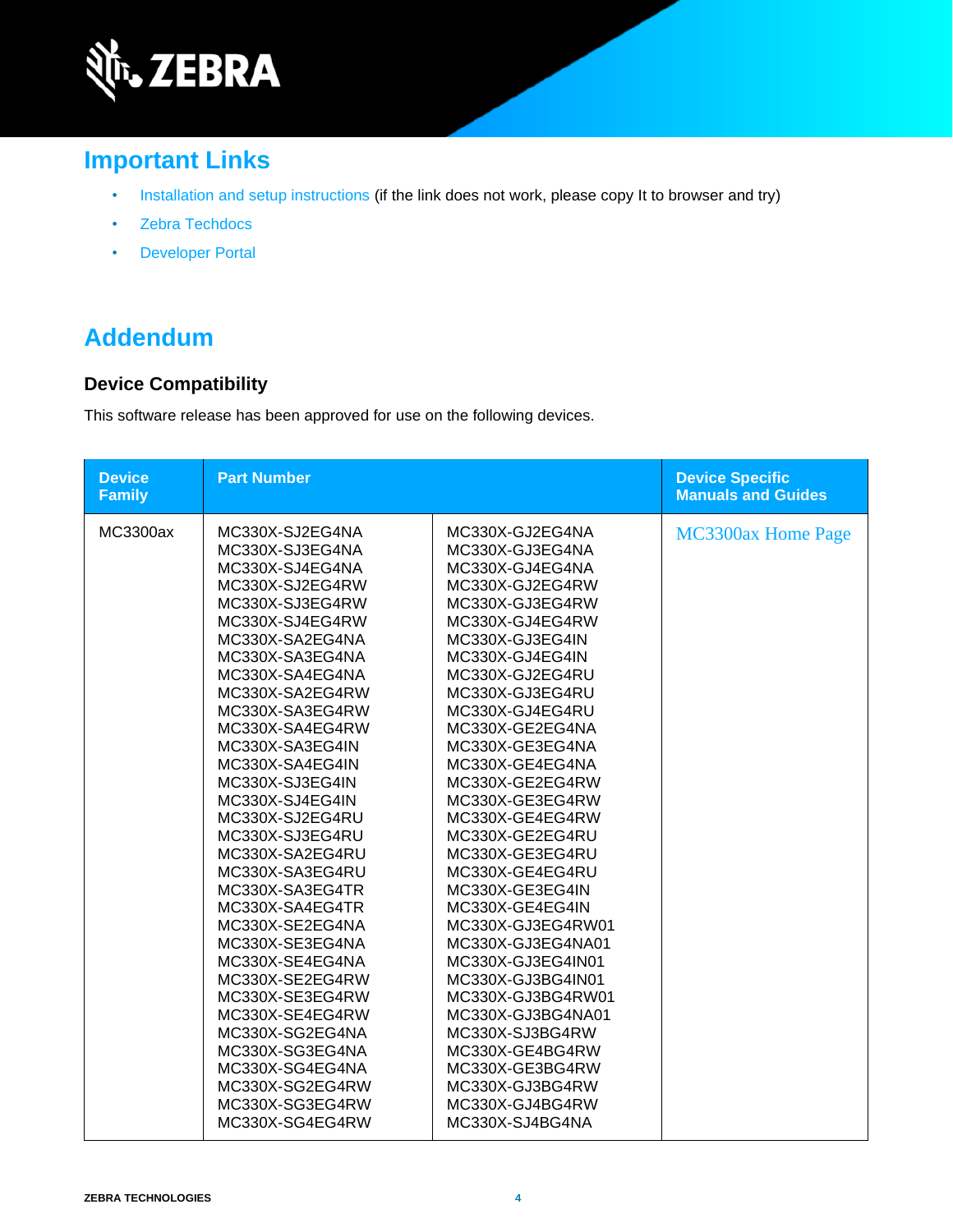

| TC52AX<br>ET56 | MC330X-SG3EG4IN<br>MC330X-SE3EG4RU<br>MC330X-SG3EG4RU<br>MC330X-SG3EG4TR<br>MC330X-SG4EG4TR<br>TC520L-1YFMU7P-NA<br>TC520L-1YFMU7T-NA<br>TC520L-1YLMU7T-NA<br>ET56DT-G21E-00NA<br>ET56ET-G21E-00A6                                                                                                                                                                                                                                                                                                                                                                                                                                                                                                                                                                | MC330X-GE2BG4RW<br>MC330X-GE4BG4NA<br>MC330X-GJ4BG4NA<br>MC330X-GJ2BG4RW<br>MC330X-GE3BG4NA<br>TC520L-1YFMU7P-A6<br>TC520L-1YFMU7T-A6<br>TC520L-1YLMU7T-A6<br>ET56DE-G21E-00A6<br>ET56DE-G21E-00NA                                                                                                                                                                                                                                                                                                                                                                                                                                                                                                                                                                | <b>TC52ax Home Page</b><br><b>ET56 Home Page</b> |
|----------------|-------------------------------------------------------------------------------------------------------------------------------------------------------------------------------------------------------------------------------------------------------------------------------------------------------------------------------------------------------------------------------------------------------------------------------------------------------------------------------------------------------------------------------------------------------------------------------------------------------------------------------------------------------------------------------------------------------------------------------------------------------------------|-------------------------------------------------------------------------------------------------------------------------------------------------------------------------------------------------------------------------------------------------------------------------------------------------------------------------------------------------------------------------------------------------------------------------------------------------------------------------------------------------------------------------------------------------------------------------------------------------------------------------------------------------------------------------------------------------------------------------------------------------------------------|--------------------------------------------------|
| MC3300x        | ET56ET-G21E-00IA<br>MC330L-GE2EG4NA                                                                                                                                                                                                                                                                                                                                                                                                                                                                                                                                                                                                                                                                                                                               | MC330L-SC2EG4NA                                                                                                                                                                                                                                                                                                                                                                                                                                                                                                                                                                                                                                                                                                                                                   | MC3300x Home Page                                |
|                | MC330L-GE2EG4RU<br>MC330L-GE2EG4RW<br>MC330L-GE3EG4IN<br>MC330L-GE3EG4NA<br>MC330L-GE3EG4RU<br>MC330L-GE3EG4RW<br>MC330L-GE4EG4IN<br>MC330L-GE4EG4NA<br>MC330L-GE4EG4RU<br>MC330L-GE4EG4RW<br>MC330L-GJ2EG4NA<br>MC330L-GJ2EG4RU<br>MC330L-GJ2EG4RW<br>MC330L-GJ3EG4IN<br>MC330L-GJ3EG4NA<br>MC330L-GJ3EG4RU<br>MC330L-GJ3EG4RW<br>MC330L-GJ4EG4IN<br>MC330L-GJ4EG4NA<br>MC330L-GJ4EG4RU<br>MC330L-GJ4EG4RW<br>MC330L-GL2EG4NA<br>MC330L-GL2EG4RW<br>MC330L-GL3EG4IN<br>MC330L-GL3EG4NA<br>MC330L-GL3EG4RW<br>MC330L-GL4EG4IN<br>MC330L-GL4EG4NA<br>MC330L-GL4EG4RW<br>MC330L-RC2EG4NA<br>MC330L-RC2EG4RW<br>MC330L-RC3EG4NA<br>MC330L-RC3EG4RW<br>MC330L-RC4EG4NA<br>MC330L-RC4EG4RW<br>MC330L-RL2EG4NA<br>MC330L-RL2EG4RW<br>MC330L-RL3EG4NA<br>MC330L-RL3EG4RW | MC330L-SC2EG4RW<br>MC330L-SC3EG4NA<br>MC330L-SC3EG4RW<br>MC330L-SC4EG4NA<br>MC330L-SC4EG4RW<br>MC330L-SE2EG4NA<br>MC330L-SE2EG4RW<br>MC330L-SE3EG4NA<br>MC330L-SE3EG4RU<br>MC330L-SE3EG4RW<br>MC330L-SE4EG4NA<br>MC330L-SE4EG4RW<br>MC330L-SG2EG4NA<br>MC330L-SG2EG4RW<br>MC330L-SG3EG4IN<br>MC330L-SG3EG4NA<br>MC330L-SG3EG4RU<br>MC330L-SG3EG4RW<br>MC330L-SG3EG4TR<br>MC330L-SG4EG4NA<br>MC330L-SG4EG4RW<br>MC330L-SG4EG4TR<br>MC330L-SJ2EG4NA<br>MC330L-SJ2EG4RU<br>MC330L-SJ2EG4RW<br>MC330L-SJ3EG4IN<br>MC330L-SJ3EG4NA<br>MC330L-SJ3EG4RU<br>MC330L-SJ3EG4RW<br>MC330L-SJ4EG4IN<br>MC330L-SJ4EG4NA<br>MC330L-SJ4EG4RW<br>MC330L-SK2EG4NA<br>MC330L-SK2EG4RW<br>MC330L-SK3EG4NA<br>MC330L-SK3EG4RU<br>MC330L-SK3EG4RW<br>MC330L-SK4EG4NA<br>MC330L-SK4EG4RW |                                                  |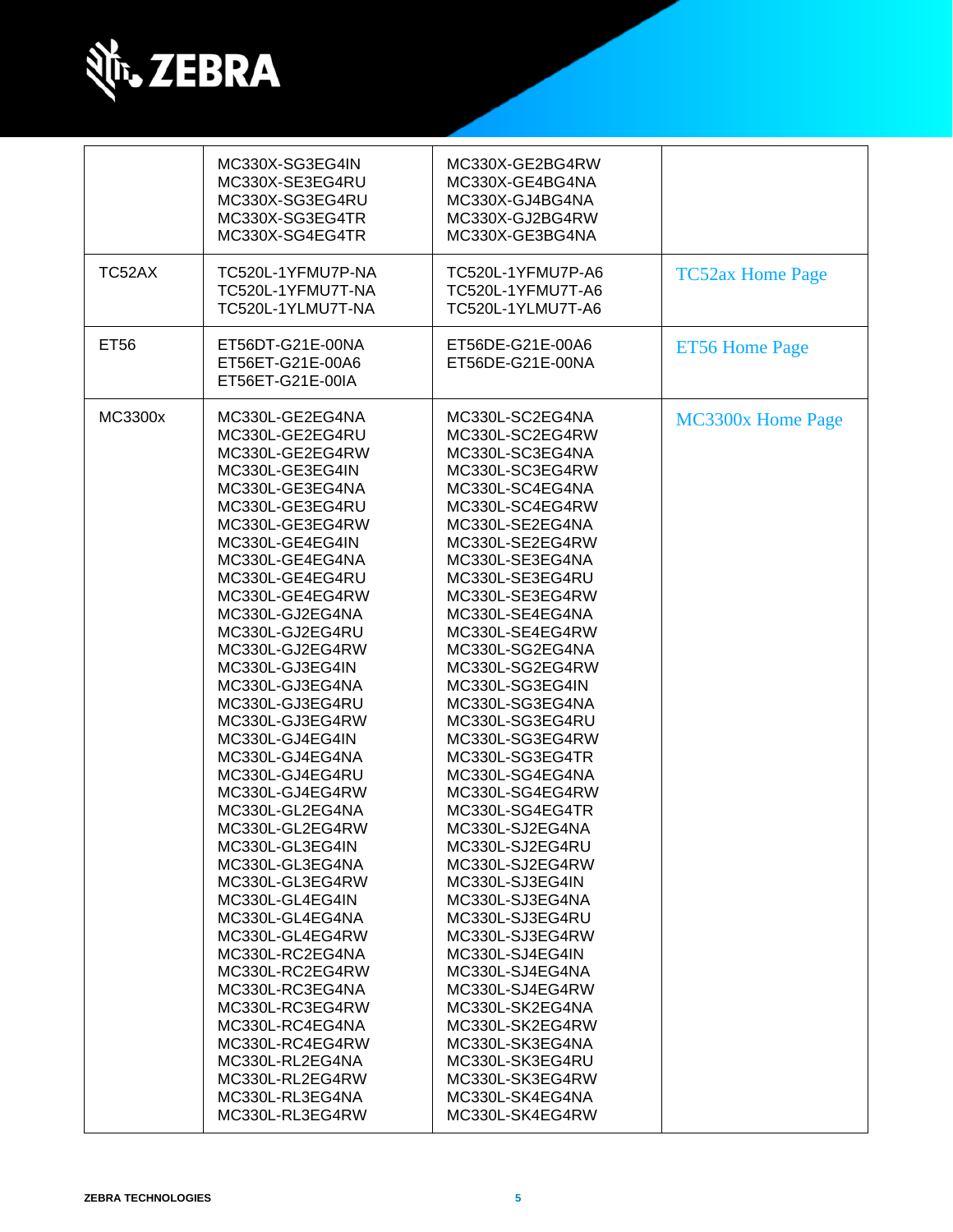

|                              | MC330L-RL4EG4NA<br>MC330L-RL4EG4RW<br>MC330L-SA2EG4NA<br>MC330L-SA2EG4RU<br>MC330L-SA2EG4RW<br>MC330L-SA3EG4IN<br>MC330L-SA3EG4NA<br>MC330L-SA3EG4RU<br>MC330L-SA3EG4RW<br>MC330L-SA3EG4TR<br>MC330L-SA4EG4IN<br>MC330L-SA4EG4NA<br>MC330L-SA4EG4RW<br>MC330L-SA4EG4TR                                                                                                                                                         | MC330L-SL2EG4NA<br>MC330L-SL2EG4RW<br>MC330L-SL3EG4NA<br>MC330L-SL3EG4RW<br>MC330L-SL4EG4NA<br>MC330L-SL4EG4RW<br>MC330L-SM2EG4NA<br>MC330L-SM2EG4RU<br>MC330L-SM2EG4RW<br>MC330L-SM3EG4NA<br>MC330L-SM3EG4RW<br>MC330L-SM4EG4NA<br>MC330L-SM4EG4RW                                                                                                                                                                            |                              |
|------------------------------|--------------------------------------------------------------------------------------------------------------------------------------------------------------------------------------------------------------------------------------------------------------------------------------------------------------------------------------------------------------------------------------------------------------------------------|--------------------------------------------------------------------------------------------------------------------------------------------------------------------------------------------------------------------------------------------------------------------------------------------------------------------------------------------------------------------------------------------------------------------------------|------------------------------|
| <b>MC3300xR</b>              | MC333U-GJ2EG4EU<br>MC333U-GJ2EG4IL<br>MC333U-GJ2EG4JP<br>MC333U-GJ2EG4RU<br>MC333U-GJ2EG4US<br>MC333U-GJ3EG4EU<br>MC333U-GJ3EG4RU<br>MC333U-GJ3EG4US<br>MC333U-GJ4EG4EU<br>MC333U-GJ4EG4IN<br>MC333U-GJ4EG4JP<br>MC333U-GJ4EG4RU<br>MC333U-GJ4EG4SL<br>MC333U-GJ4EG4TH<br>MC333U-GJ4EG4US<br>MC333U-GJ4EG4WR<br>MC339U-GE2EG4EU<br>MC339U-GE2EG4JP<br>MC339U-GE2EG4RU<br>MC339U-GE2EG4US<br>MC339U-GE2EG4WR<br>MC339U-GE3EG4EU | MC339U-GE3EG4RU<br>MC339U-GE3EG4US<br>MC339U-GE4EG4EU<br>MC339U-GE4EG4IN<br>MC339U-GE4EG4JP<br>MC339U-GE4EG4RU<br>MC339U-GE4EG4TH<br>MC339U-GE4EG4US<br>MC339U-GE4EG4WR<br>MC339U-GF2EG4EU<br>MC339U-GF2EG4RU<br>MC339U-GF2EG4US<br>MC339U-GF3EG4EU<br>MC339U-GF3EG4RU<br>MC339U-GF3EG4TH<br>MC339U-GF3EG4US<br>MC339U-GF4EG4EU<br>MC339U-GF4EG4RU<br>MC339U-GF4EG4SL<br>MC339U-GF4EG4TH<br>MC339U-GF4EG4US<br>MC339U-GF4EG4WR | <b>MC3300xR Home</b><br>Page |
| TC52                         | TC520K-1PEZU4P-A6<br>TC520K-1PEZU4P-NA                                                                                                                                                                                                                                                                                                                                                                                         | TC520K-1PEZU4P-IA<br>TC520K-1PEZU4P-FT                                                                                                                                                                                                                                                                                                                                                                                         | <b>TC52 Home Page</b>        |
| $TC52 -$<br>AR1337<br>Camera | TC520K-1PFZU4P-A6                                                                                                                                                                                                                                                                                                                                                                                                              | TC520K-1PFZU4P-NA                                                                                                                                                                                                                                                                                                                                                                                                              | <b>TC52 Home Page</b>        |
| TC52 HC                      | TC520K-1HEZU4P-NA<br>TC520K-1HEZU4P-EA<br>TC520K-1HEZU4P-A6<br>TC520K-1HEZU4P-FT<br>TC520K-1HEZU4P-IA<br>KT-TC520K-1HCMH6P-<br>PTT1-NA<br>KT-TC520K-1HCMH6P-<br>PTT2-NA                                                                                                                                                                                                                                                        | KT-TC520K-1HEZU4P-<br>PTT1-FT<br>KT-TC520K-1HEZU4P-<br>PTT2-FT<br>KT-TC520K-1HEZU4P-<br>PTT1-A6<br>KT-TC520K-1HEZU4P-<br>PTT2-A6                                                                                                                                                                                                                                                                                               | <b>TC52 HC Home Page</b>     |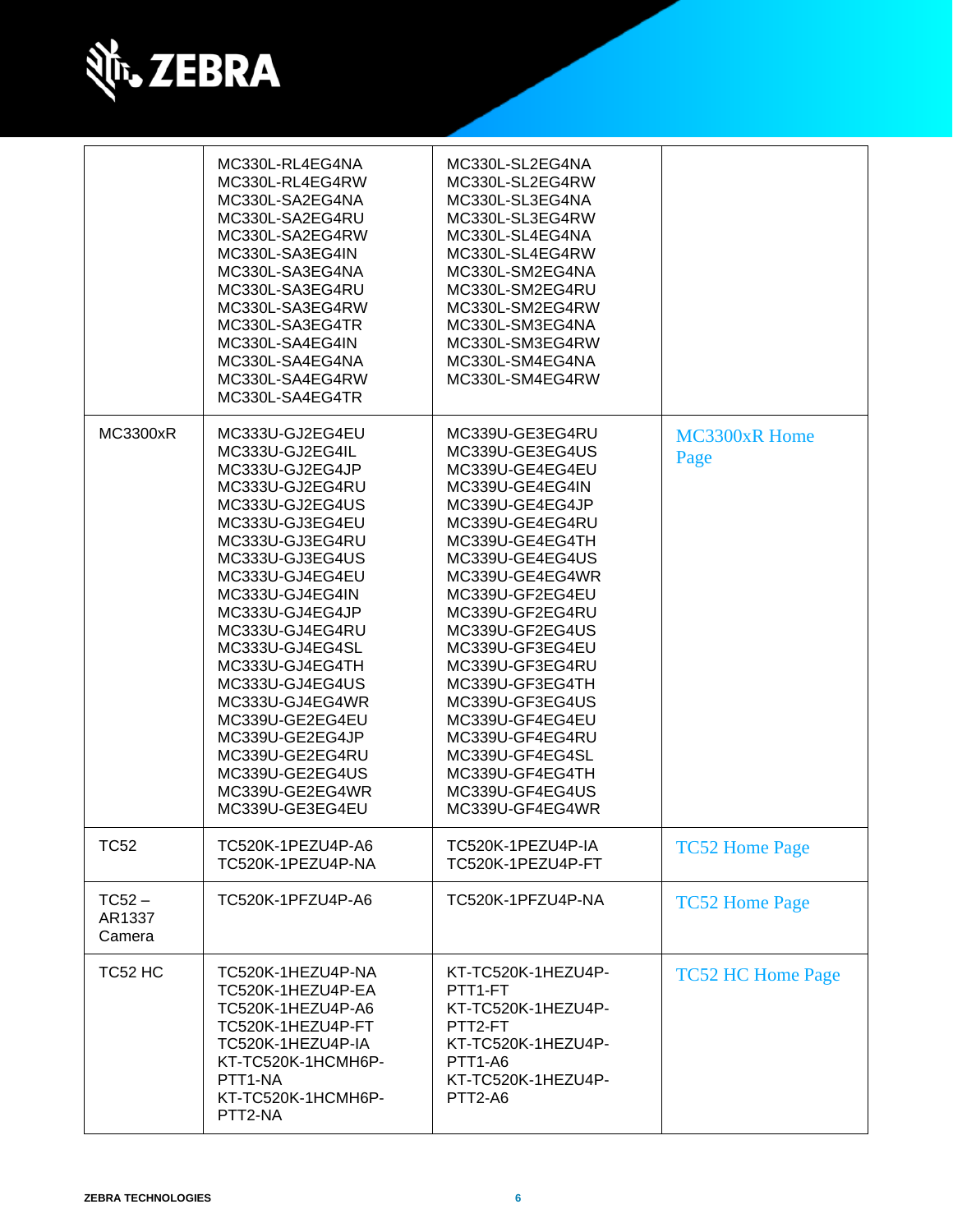

|                              | KT-TC520K-1HCMH6P-<br>PTT1-FT<br>KT-TC520K-1HCMH6P-<br>PTT2-FT<br>KT-TC520K-1HCMH6P-<br>PTT1-A6<br>KT-TC520K-1HCMH6P-<br>PTT2-A6<br>KT-TC520K-1HEZU4P-<br>PTT1-NA<br>KT-TC520K-1HEZU4P-<br>PTT2-NA                                     | KT-TC520K-1HEZU4P-<br>WFC1-NA<br>KT-TC520K-1HEZU4P-<br>WFC2-NA<br>KT-TC520K-1HEZU4P-<br>WFC1-FT<br>KT-TC520K-1HEZU4P-<br>WFC2-FT<br>KT-TC520K-1HEZU4P-<br>WFC1-A6<br>KT-TC520K-1HEZU4P-<br>WFC2-A6<br>KT-TC52-1HEZWFC1-NA                 |                        |
|------------------------------|----------------------------------------------------------------------------------------------------------------------------------------------------------------------------------------------------------------------------------------|-------------------------------------------------------------------------------------------------------------------------------------------------------------------------------------------------------------------------------------------|------------------------|
| TC52x                        | TC520K-1XFMU6P-NA<br>TC520K-1XFMU6P-A6<br>TC520K-1XFMU6P-TK                                                                                                                                                                            | TC520K-1XFMU6P-FT<br>TC520K-1XFMU6P-IA                                                                                                                                                                                                    | <b>TC52x Home Page</b> |
| TC52x HC                     | TC520K-1HCMH6P-NA<br>TC520K-1HCMH6P-FT<br>TC520K-1HCMH6P-A6<br>TC520K-1HCMH6P-PTTP1-<br><b>NA</b><br>TC520K-1HCMH6P-PTTP2-<br><b>NA</b><br>TC520K-1HCMH6P-PTTP1-<br>FT.<br>TC520K-1HCMH6P-PTTP2-<br>FT.<br>TC520K-1HCMH6P-PTTP1-<br>A6 | TC520K-1HCMH6P-PTTP2-<br>A6<br>TC520K-1HCMH6P-WFC1-<br>NA.<br>TC520K-1HCMH6P-WFC2-<br>NA.<br>TC520K-1HCMH6P-WFC1-<br>FT<br>TC520K-1HCMH6P-WFC2-<br>FT<br>TC520K-1HCMH6P-WFC1-<br>A6<br>TC520K-1HCMH6P-WFC2-<br>A6<br>KT-TC52X-1HCMWFC1-NA | <b>TC52x Home Page</b> |
| <b>TC57</b>                  | TC57HO-1PEZU4P-A6<br>TC57HO-1PEZU4P-IA<br>TC57HO-1PEZU4P-NA<br>TC57HO-1PEZU4P-XP                                                                                                                                                       | TC57HO-1PEZU4P-BR<br>TC57HO-1PEZU4P-ID<br>TC57HO-1PEZU4P-FT                                                                                                                                                                               | <b>TC57 Home Page</b>  |
| $TC57 -$<br>AR1337<br>Camera | TC57HO-1PFZU4P-A6                                                                                                                                                                                                                      | TC57HO-1PFZU4P-NA                                                                                                                                                                                                                         | <b>TC57 Home Page</b>  |
| TC57x                        | TC57HO-1XFMU6P-A6<br>TC57HO-1XFMU6P-BR<br>TC57HO-1XFMU6P-IA<br>TC57HO-1XFMU6P-FT                                                                                                                                                       | TC57HO-1XFMU6P-ID<br>TC57JO-1XFMU6P-TK<br>TC57HO-1XFMU6P-NA<br>TC57HO-1XFMU6P-RU                                                                                                                                                          | <b>TC57X Home Page</b> |
| <b>TC72</b>                  | TC720L-0ME24B0-A6<br>TC720L-0ME24B0-NA<br>TC720L-0ME24B0-BR<br>TC720L-0ME24B0-IA                                                                                                                                                       | TC720L-0ME24B0-TN<br>TC720L-0ME24B0-FT<br>TC720L-0MJ24B0-A6<br>TC720L-0MJ24B0-NA                                                                                                                                                          | <b>TC72 Home Page</b>  |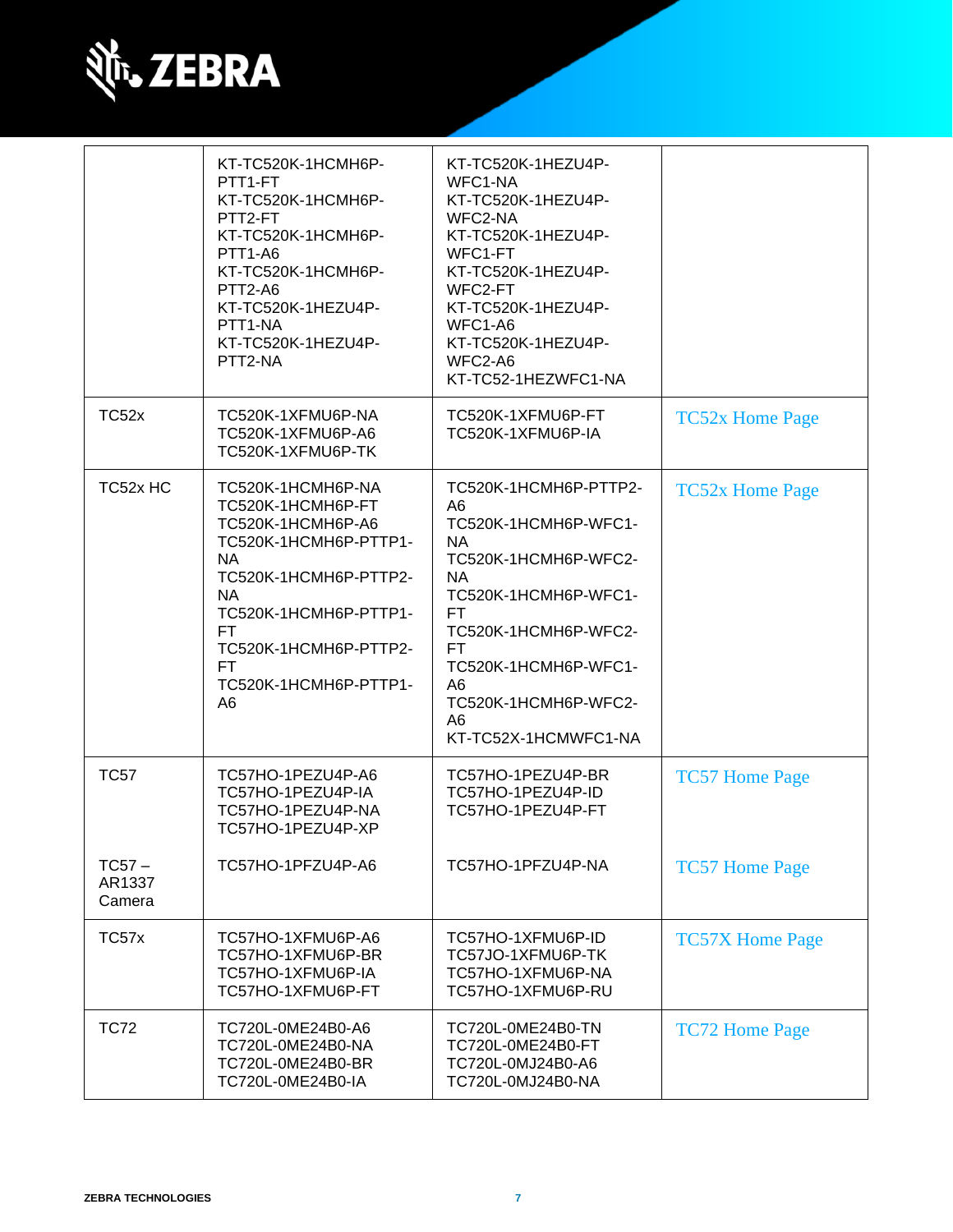

| $TC72-$<br>AR1337<br>Camera | TC720L-0MK24B0-A6<br>TC720L-0MK24B0-NA                                                                                                                        | TC720L-0ML24B0-A6<br>TC720L-0ML24B0-NA                                                                                                          | <b>TC72 Home Page</b> |
|-----------------------------|---------------------------------------------------------------------------------------------------------------------------------------------------------------|-------------------------------------------------------------------------------------------------------------------------------------------------|-----------------------|
| <b>TC77</b>                 | TC77HL-5ME24BG-A6<br>TC77HL-5ME24BD-IA<br>TC77HL-5ME24BG-FT<br>(FIPS SKU)<br>TC77HL-7MJ24BG-A6<br>TC77HL-5ME24BD-ID<br>TC77HL-5ME24BG-EA<br>TC77HL-5ME24BG-NA | TC77HL-5MG24BG-EA<br>TC77HL-6ME34BG-A6<br>TC77HL-5ME24BD-BR<br>TC77HL-5MJ24BG-A6<br>TC77HL-5ME24BG-RU<br>TC77HL-5MJ24BG-NA<br>TC77HL-7MJ24BG-NA | <b>TC77 Home Page</b> |
| $TC77-$<br>AR1337<br>Camera | TC77HL-5MK24BG-A6<br>TC77HL-5MK24BG-NA                                                                                                                        | TC77HL-5ML24BG-A6<br>TC77HL-5ML24BG-NA                                                                                                          | <b>TC77 Home Page</b> |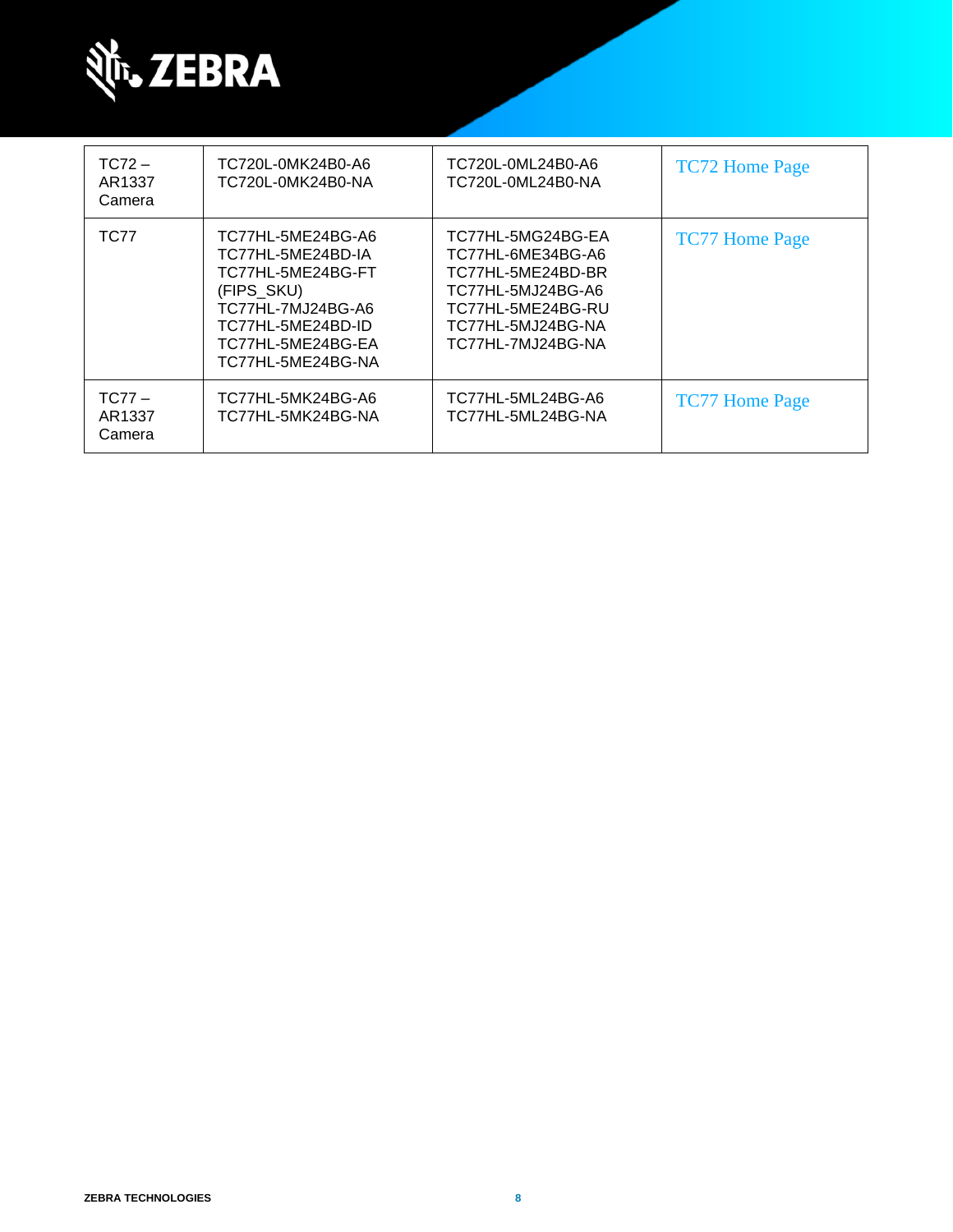

#### **Component Versions**

| <b>Component / Description</b>    | <b>Version</b>                                                                                                                                                                                                                                                                                                                                                                                                                                                                                                                                                                                                   |
|-----------------------------------|------------------------------------------------------------------------------------------------------------------------------------------------------------------------------------------------------------------------------------------------------------------------------------------------------------------------------------------------------------------------------------------------------------------------------------------------------------------------------------------------------------------------------------------------------------------------------------------------------------------|
| <b>Acoustics Profiles</b>         | MC3300ax: General: FR1.1, FR2.1, FR3.1<br>Cellular: NA<br>TC52AX: General: YR1.2, YR3.1<br>Cellular: NA<br>ET56: General: PR2.2, PR4.1<br>Cellular: NA<br>MC33x: General: DR3.2, DR1.2, DR2.2<br>Cellular: NA<br>MC33xR: General: RR1.2, RR2.2<br>Cellular: NA<br>TC52: General: GR1.4<br>Cellular: NA<br>TC52 HC: General: GR2.4<br>Cellular: NA<br>TC52x: General: TR1.3<br>Cellular: NA<br>TC52x HC: General: TR3.3<br>Cellular: NA<br>TC57: General: GR3.4<br>Cellular: GR3.1<br>TC57x: General: TR2.3<br>Cellular: TR2.1<br>TC72: General: HR1.3<br>Cellular: NA<br>TC77: General: HR2.3<br>Cellular: HR2.1 |
| Linux Kernel                      | 4.19.157-perf                                                                                                                                                                                                                                                                                                                                                                                                                                                                                                                                                                                                    |
| AnalyticsMgr                      | 10.0.0.1002                                                                                                                                                                                                                                                                                                                                                                                                                                                                                                                                                                                                      |
| Android SDK Level                 | 30                                                                                                                                                                                                                                                                                                                                                                                                                                                                                                                                                                                                               |
| Audio (Microphone and Speaker)    | 0.31.0.0                                                                                                                                                                                                                                                                                                                                                                                                                                                                                                                                                                                                         |
| <b>Battery Manager</b>            | 1.2.9                                                                                                                                                                                                                                                                                                                                                                                                                                                                                                                                                                                                            |
| <b>Bluetooth Pairing Utility</b>  | 3.25                                                                                                                                                                                                                                                                                                                                                                                                                                                                                                                                                                                                             |
| Camera                            | 2.0.002                                                                                                                                                                                                                                                                                                                                                                                                                                                                                                                                                                                                          |
| DataWedge                         | 11.2.52                                                                                                                                                                                                                                                                                                                                                                                                                                                                                                                                                                                                          |
| <b>EMDK</b>                       | 11.0.120.4020                                                                                                                                                                                                                                                                                                                                                                                                                                                                                                                                                                                                    |
| Files                             | r_aml_301501600                                                                                                                                                                                                                                                                                                                                                                                                                                                                                                                                                                                                  |
| License Manager and License agent | 6.0.8 and 6.0.23.5.0.1                                                                                                                                                                                                                                                                                                                                                                                                                                                                                                                                                                                           |
| <b>MXMF</b>                       | 11.1.0.23                                                                                                                                                                                                                                                                                                                                                                                                                                                                                                                                                                                                        |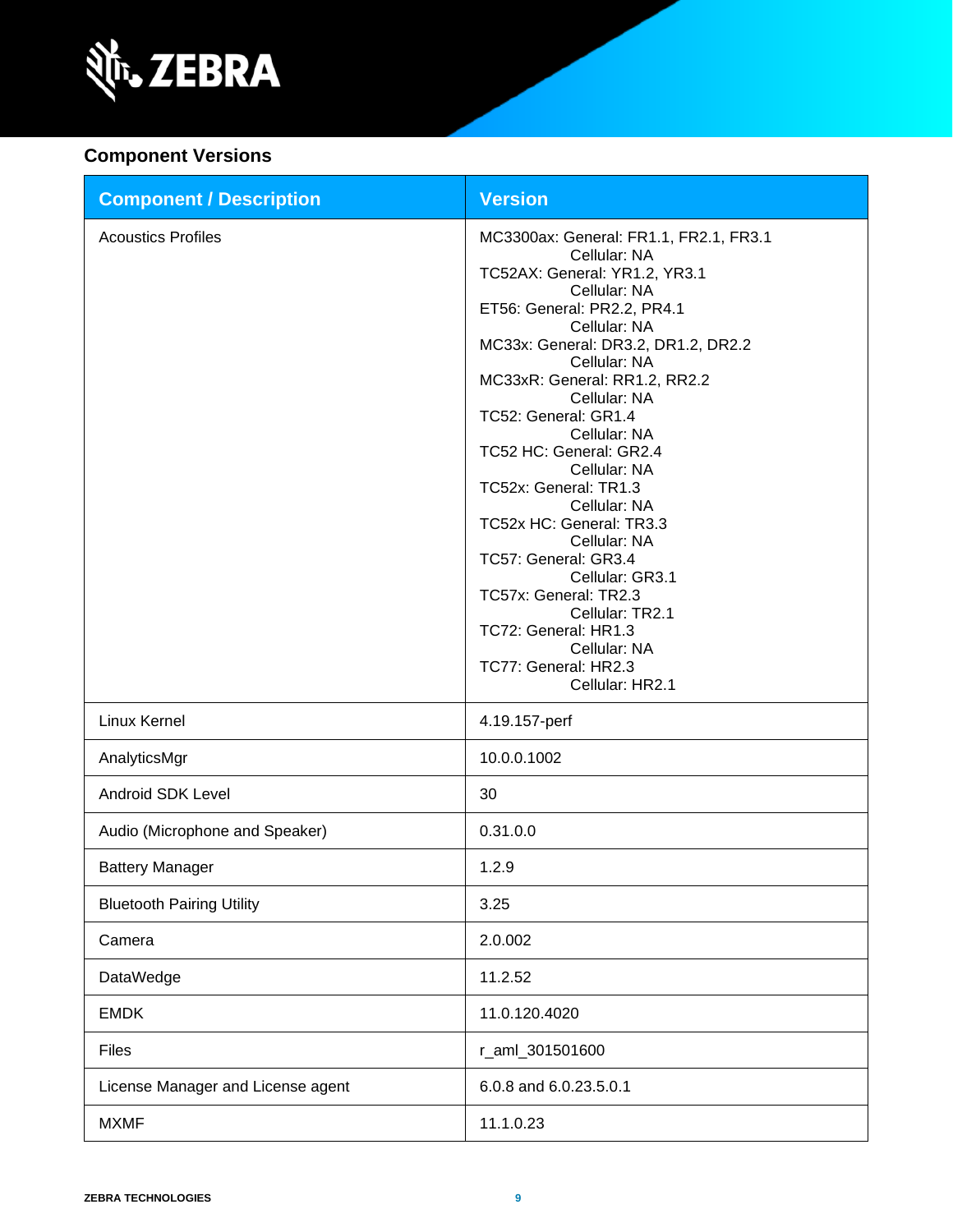

| <b>NFC</b>                | NFC_NCIHALx_AR18C0.b.1.0                                                                                                                                                                                                                                                                                                                                                                                                                                                                                                                                                                                                                                                                                                   |  |
|---------------------------|----------------------------------------------------------------------------------------------------------------------------------------------------------------------------------------------------------------------------------------------------------------------------------------------------------------------------------------------------------------------------------------------------------------------------------------------------------------------------------------------------------------------------------------------------------------------------------------------------------------------------------------------------------------------------------------------------------------------------|--|
| OEM info                  | 9.0.0.565                                                                                                                                                                                                                                                                                                                                                                                                                                                                                                                                                                                                                                                                                                                  |  |
| <b>OSX</b>                | QCT. 110.11.10.10                                                                                                                                                                                                                                                                                                                                                                                                                                                                                                                                                                                                                                                                                                          |  |
| RXlogger                  | 7.0.1.0                                                                                                                                                                                                                                                                                                                                                                                                                                                                                                                                                                                                                                                                                                                    |  |
| ZWC                       | 1.2.264.0                                                                                                                                                                                                                                                                                                                                                                                                                                                                                                                                                                                                                                                                                                                  |  |
| <b>Scanning Framework</b> | 32.0.16.0                                                                                                                                                                                                                                                                                                                                                                                                                                                                                                                                                                                                                                                                                                                  |  |
| StageNow                  | 5.4.0.14                                                                                                                                                                                                                                                                                                                                                                                                                                                                                                                                                                                                                                                                                                                   |  |
| Touch Panel (FW)          | MC3300ax: Version: 38<br>Mode: Finger and Stylus<br>Version: 0.8.1-finger-4-0:0x39c6fa<br>TC52AX:<br>Mode: Finger Only<br>Version: 0410050000<br>ET56:<br>Mode: Finger Only<br>Version: 38<br>MC33x:<br>Mode: Finger and Stylus<br>Version: 38<br>MC33xR:<br>Mode: Finger and Stylus<br>TC52:<br>Version:1.8.3-Finger-2-0:0x68cffa<br>Mode: Finger Only<br>Version: 0.8.1-Finger-4-0:0x39c6fa<br>TC52x:<br>Mode: Finger Only<br>Version:1.8.3-Finger-2-0:0x68cffa<br>TC57:<br>Mode: Finger Only<br>Version: 0.8.1-Finger-4-0:0x39c6fa<br><b>TC57x:</b><br>Mode: Finger Only<br>Version: 2.0.1-Finger-1-0:0x826e9a<br>TC72:<br>Mode: Finger Only<br><b>TC77:</b><br>Version: 2.0.1-Finger-1-0:0x826e9a<br>Mode: Finger Only |  |
| <b>WLAN</b>               | FUSION_QA_2_1.6.0.001_R (Wi-Fi5)<br>FUSION_SA_2_1.6.0.009_R (Wi-Fi6)                                                                                                                                                                                                                                                                                                                                                                                                                                                                                                                                                                                                                                                       |  |
| WorryFree WiFi            | WFW_A_2_6.5.0.002_R                                                                                                                                                                                                                                                                                                                                                                                                                                                                                                                                                                                                                                                                                                        |  |
| Zebra Bluetooth           | 11.1.6                                                                                                                                                                                                                                                                                                                                                                                                                                                                                                                                                                                                                                                                                                                     |  |
| Zebra Volume Control      | 3.0.0.53                                                                                                                                                                                                                                                                                                                                                                                                                                                                                                                                                                                                                                                                                                                   |  |
| Zebra Data Service        | 10.0.4.1030                                                                                                                                                                                                                                                                                                                                                                                                                                                                                                                                                                                                                                                                                                                |  |